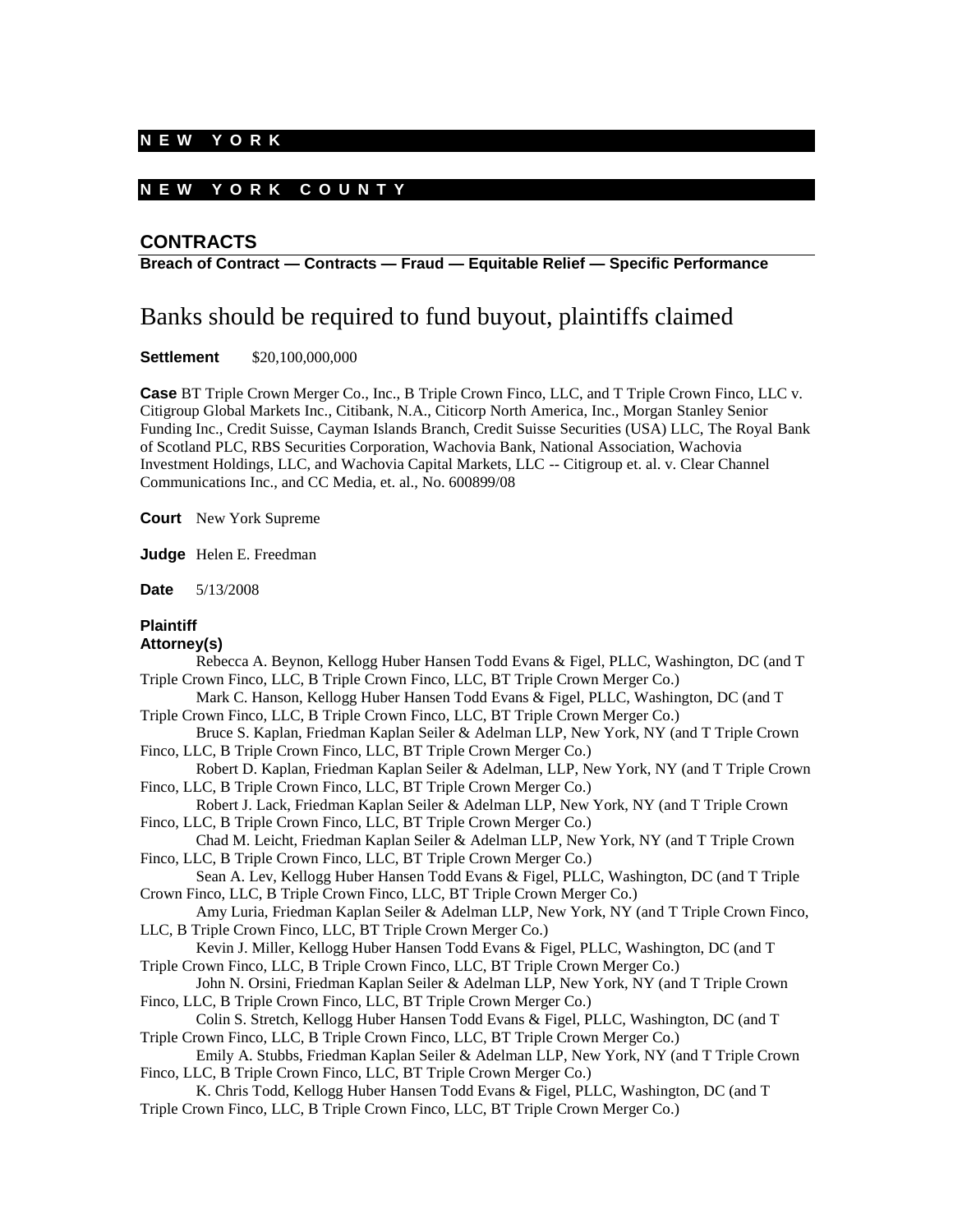#### **Defense Attorney(s)**

Michael P. Carroll, Davis Polk & Wardwell, New York, NY (Cayman Islands Branch, Citibank, N.A., Citicorp North America, Inc., Citigroup Global Markets Inc., Credit Suisse, Credit Suisse Securities (USA) LLC, Morgan Stanley Senior Funding Inc., National Association, RBS Securities Corporation, The Royal Bank of Scotland PLC, Wachovia Bank, Wachovia Capital Markets, LLC, Wachovia Investment Holdings, LLC)

Marc S. Dreier, Dreier LLP, New York, NY (Clear Channel Communications Inc.)

Alan S. Gruber, Dreier LLP (Clear Channel Communications Inc.)

James I. McClammy, Davis Polk & Wardwell, New York, NY (Cayman Islands Branch, Citibank, N.A., Citicorp North America, Inc., Citigroup Global Markets Inc., Credit Suisse, Credit Suisse Securities (USA) LLC, Morgan Stanley Senior Funding Inc., National Association, RBS Securities Corporation, The Royal Bank of Scotland PLC, Wachovia Bank, Wachovia Capital Markets, LLC, Wachovia Investment Holdings, LLC)

Kathy D. Patrick, Gibbs & Brun LLP, Houston, TX (CC Media LLC)

Lawrence Portnoy, Davis Polk & Wardwell, New York, NY (Cayman Islands Branch, Citibank, N.A., Citicorp North America, Inc., Citigroup Global Markets Inc., Credit Suisse, Credit Suisse Securities (USA) LLC, Morgan Stanley Senior Funding Inc., National Association, RBS Securities Corporation, The Royal Bank of Scotland PLC, Wachovia Bank, Wachovia Capital Markets, LLC, Wachovia Investment Holdings, LLC)

Amianna Stovall, Dreier LLP, New York, NY (Clear Channel Communications Inc.)

Guy Miller Struve, Davis Polk & Wardwell, New York, NY (Cayman Islands Branch, Citibank, N.A., Citicorp North America, Inc., Citigroup Global Markets Inc., Credit Suisse, Credit Suisse Securities (USA) LLC, Morgan Stanley Senior Funding Inc., National Association, RBS Securities Corporation, The Royal Bank of Scotland PLC, Wachovia Bank, Wachovia Capital Markets, LLC, Wachovia Investment Holdings, LLC)

Brian S. Weinstein, Davis Polk & Wardwell, New York, NY (Cayman Islands Branch, Citibank, N.A., Citicorp North America, Inc., Citigroup Global Markets Inc., Credit Suisse, Credit Suisse Securities (USA) LLC, Morgan Stanley Senior Funding Inc., National Association, RBS Securities Corporation, The Royal Bank of Scotland PLC, Wachovia Bank, Wachovia Capital Markets, LLC, Wachovia Investment Holdings, LLC)

## **Facts & Allegations**

On May 17, 2007 plaintiff hedge funds Thomas H. Lee Partners, LP and Bain Capital Partners, LLC agreed to a leveraged buyout of Clear Channel Communications, Inc., a media company that controlled 900 radio stations. The hedge funds organized several corporate vehicles to realize the buyout: BT Triple Crown Merger Co., Inc., B Triple Crown Finco, LLC and T Triple Crown Finco, LLC.

 Under the \$26 billion agreement and plan of merger, the hedge funds would acquire most of Clear Channel's stock shares for \$19.5 billion, or \$39.20 per share, assume some \$7.8 billion of its debt and provide operational capital. In turn, Clear Channel would merge with CC Media Holdings, Inc., a holding company that the plaintiffs controlled.

 The merger was to occur on June 12, 2008. To fund the transaction, the hedge funds had secured \$22 billion in loan pledges from a group of investment banks and financial institutions: Citigroup Global Markets Inc., Citibank,, N.A., Citicorp USA, Inc., Citicorp North America, Inc., Morgan Stanley Senior Funding, Inc., Credit Suisse, Cayman Islands Branch, Credit Suisse Securities, (USA) LLC, the Royal Bank of Scotland PLC, RBS Securities Corporation, Wachovia Bank, National Association, Wachovia, Investment Holdings, LLC and Wachovia, Capital Markets, LLC, Deutsche Bank AG New York Branch, Deutsche Bank AG, Cayman Islands Branch, and Deutsche Bank Securities Inc.

 In the initial loan agreement, or "letter of commitment," signed in November of 2006 and restated in May 2007, the banks agreed to make the loans. The parties stipulated that New York law would apply to any disputes arising from the transaction and that the banks' potential liability in such a dispute would be limited to \$600 million. Absent from the initial agreement was a standard clause allowing the lenders to exit the agreement in the event of deteriorating market conditions that made it difficult to syndicate a debt, i.e., distribute the debt and its risks to other bank creditors or investors.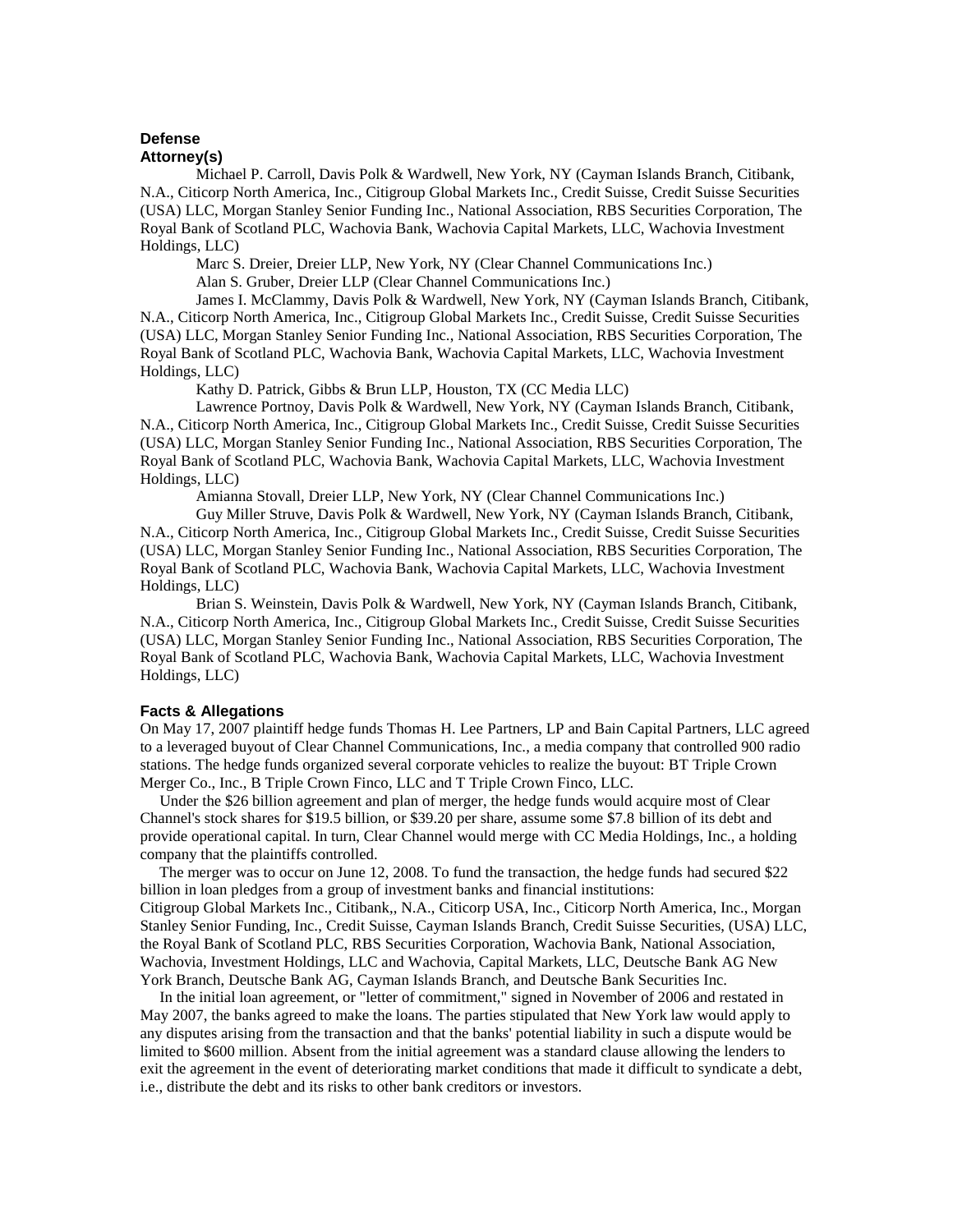The parties continued to negotiate the final terms of the agreement until December 2007 when the credit markets collapsed due to historic market losses from risky subprime mortgages. The negotiations stalled. The hedge funds sued the financial institutions for breach of contract, fraud, violation of Massachusetts statutes against unfair and deceptive trade practices, and civil conspiracy under Massachusetts common law. The hedge funds claimed that the defendants reneged on their promise to lend them the funds for the acquisition, in breach of their obligations under the commitment letter.

More specifically, the plaintiffs claimed that although the banks had aggressively pursued the prospect of financing the buyout and generating more than \$360 million in fees, the banks developed a case of "lenders remorse" during the collapse of the credit markets. Lending in these new market conditions would expose the banks to \$2.65 billion in potential losses, far exceeding any fees they hoped to earn from the deal, the plaintiffs alleged. Instead, the banks "plotted" to shift the losses to the hedge funds or to escape making the loans altogether. To that end, the banks threatened to back out of another unrelated loan to the hedge funds, requested unreasonable changes to the terms of the financing, thereby stalling and derailing the transaction- -an anticipatory breach of the commitment letter, and failed to negotiate the terms of the final agreement in good faith.

 In addition to money damages, the plaintiffs sought to compel "specific performance" of the letter of commitment, i.e., forcing the banks to complete the loan transaction under the original terms. On the same day that the hedge funds filed suit against the defendants in New York, Clear Channel Communications and CC Media filed suit against the defendants in Texas state court for tortuous interference with the merger agreement. The Texas plaintiffs claimed that the banks refused to complete the loan transaction to avoid their contractual obligations to provide the loans. Without the loans, the merger could not proceed and the hedge funds' efforts to outbid other investment groups, such as Blackstone, for Clear Channel and win approval from federal regulators would have been wasted.

 The banks counter-sued, drawing Clear Channel and CC Media into the action. The banks claimed that the commitment letter, while indeed a valid contract under New York Law, was an interim agreement whose final terms were still being negotiated. They argued that they were negotiating in good faith, albeit aggressively, and that they intended to honor their commitment to complete the loan transaction. They also argued that they could not be in breach of contract since the date of the merger, June 12, 2008, had not yet arrived; and so they could not be in breach for failing to deliver on a promise prior to the delivery date. The banks also argued that Massachusetts law did not apply because the parties had agreed to rely on New York law to resolve any disputes arising from the loan transaction. (The plaintiffs countered that the law of the jurisdiction where the injured party resided should apply, Massachusetts in this case.) Finally, the banks argued that "specific performance" was not a remedy recognized under New York law for anything other than real property. Money damages might be an available remedy if the banks failed to make the loans but the banks could not be forced to make the loans, the banks argued.

 During oral arguments, defense counsel Guy M. Struve argued that if the court found that "specific performance" was an available remedy in a loan transaction, it would be the first court in New York history to do so.

 Plaintiffs counsel Mark C. Hanson made a Power-Point presentation that had the judge standing for a better view of the screen. Nevertheless, he produced no New York legal citation supporting his clients' position that "specific performance" was an available remedy. Instead, he cited a New Jersey state court case finding that "specific performance" was an available remedy when a "unique asset" was at stake. Clear Channel, Hanson argued, was unique because of the combination of media and advertising outlets it controlled, including 900 radio stations. There was nothing else like it. He also cited passages from e-mails sent by bank executives that he claimed showed the banks' intent to scuttle the agreement.

 The defendants moved for summary judgment seeking a declaratory judgment they had not breached the contract; that specific performance was not an available remedy; and that potential liability be capped at \$600 million.

 On April 25, 2008, the court dismissed the defendants' counter-claims against Clear Channel and CC Media because they were not signors of the commitment letter and because the matter was already before a Texas court.

 The court granted in part and denied in part the defendants' request for summary judgment. The court opined that Massachusetts and New York fraud law were similar to each other and that under either set, the banks' alleged behavior did not arise to fraud. She found, however, that Massachusetts, unlike New York, did recognize a conspiracy to commit fraud claim but that there had to exist an underlying tort claim for the